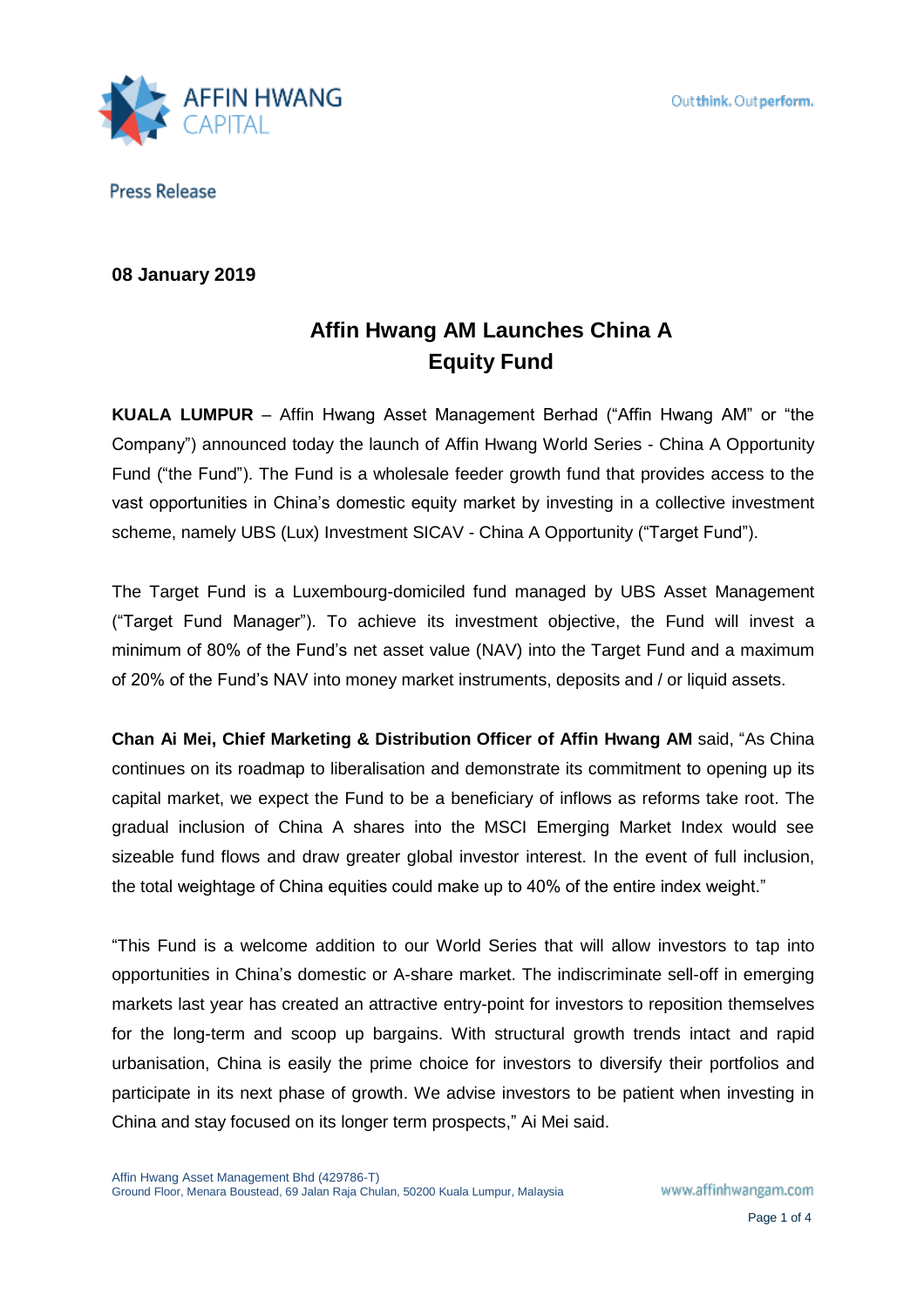

On the outlook for China, **Bin Shi, Head of China Equities, UBS Asset Management** believes that the recent policy developments could signal a turning point for China's stock markets and could be an opportunity for investors to add or invest in China equities. "Looking at the series of recent policy statements and announcements, we believe there has been a significant change in the Chinese government's attitude. This makes a compromise on the US/China trade issues more possible going forward," said Bin. He cited BMW's recent announcement to take majority control of its local joint venture which shows that the Chinese government has opened up key industrial sectors to investment from overseas companies. They have reversed their position of limiting investment into China that has been a key source of disagreement in the US/China trade dispute.

These moves could help boost investor confidence which has been hurt by the government's previous policy attitude. Though we have seen numerous government announcements, Bin feels that the new policy support has not been fully appreciated by the market. However, going into 2019, these will positively impact investor sentiment and will help, in part help decrease the risk in Chinese equity market.

The valuations for Chinese equities are also compelling and currently trade at a P/E discount to other markets. Both onshore and offshore China equities are priced at a 12-month forward P/E of about 10x *(as at 30 Nov 2018)*. This is about 30% below the valuation for global equities.

Given the attractive valuations, Bin reveals that he has been putting more cash to work compared to the first half of 2018. He and his team continue to be positive on 'new economy' companies in sectors like consumer, IT, and healthcare.

The Fund is available to Sophisticated Investors who seek capital appreciation through investments in China A-shares, have a long term investment horizon and have a high risk tolerance. The Base Currency of the Fund is in USD. The Fund is offered in five (5) currency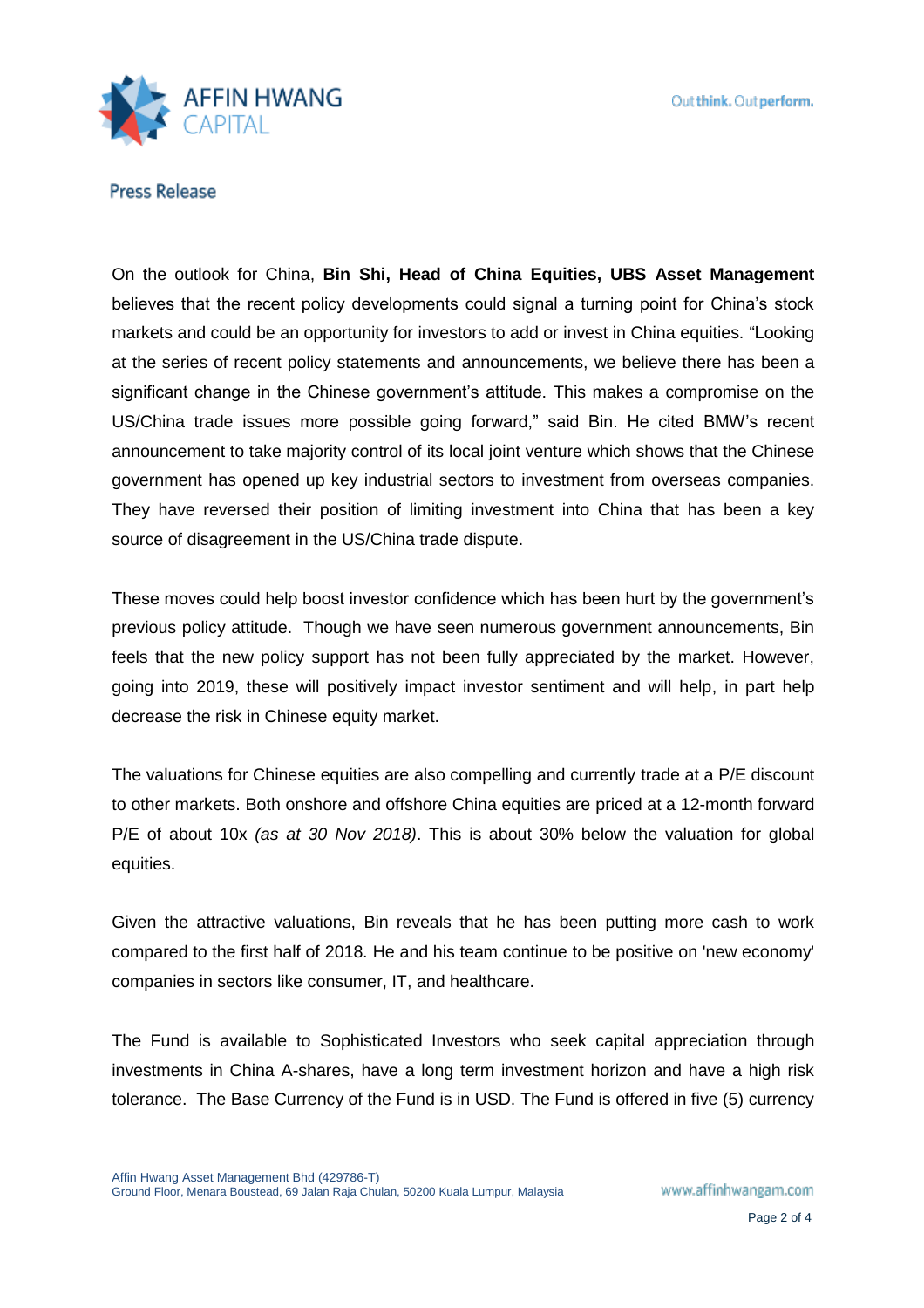

classes, namely USD Class, MYR Class, MYR-Hedged Class, SGD-Hedged Class and AUD Hedged-Class. The minimum investment amount is \$5,000 for all listed currency classes.

Investors are advised to read and understand the contents of the Fund's Product Highlights Sheet and Information Memorandum dated 8 January 2019 before investing. Investors who are keen to learn more about the Fund can visit<http://affinhwangam.com/> and invest through any of Affin Hwang AM sales offices.

- End of Press Release -

## **For media enquiries, please contact:**

Lee Sheung Un | sheungun.lee@affinhwangam.com | +6017 296 3781

### **About Affin Hwang Asset Management Berhad**

Affin Hwang Asset Management Bhd ("Affin Hwang AM" or the "Company") was incorporated in Malaysia on 2 May 1997 under the Companies Act 1965 and began its operations under the name Hwang-DBS Unit Trust Berhad in 2001. In early 2014, the Company was acquired by the Affin Banking Group ("Affin") and hence, is now supported by a major home-grown financial services conglomerate. Affin has close to 40 years of experience in financial industry which focuses on commercial, Islamic and investment banking services, money broking, fund management and underwriting of life and general insurance business. Additionally, Affin Hwang AM is also 30% owned by Nikko Asset Management International Limited, a wholly-owned subsidiary of Tokyo-based Nikko Asset Management Co. Ltd, a leading independent Asian investment management franchise. Its head office is located in Kuala Lumpur and has a total of 7 main sales offices located in Peninsular and East Malaysia. They are in Penang, Ipoh, Malacca, Johor Bahru, Kuching, Miri and Kota Kinabalu.

Affin Hwang AM's core business is providing fund management services to private clients, as well as to retail clients via its stable of unit trust funds and private retirement schemes. The Company offers wide range of unit trust products and investment solutions with underlying investments comprising conventional equities, balanced, bond, money market, capital guaranteed, capital protected, global, structured and feeder funds, as well as Shariah-compliant equity, Islamic money market instruments and Islamic fixed income funds. Affin Hwang AM's Shariah investment solutions are made available through its wholly-owned subsidiary and Islamic investment arm, AIIMAN Asset Management Sdn. Bhd. ("AIIMAN")

Since its inception in 2001, Affin Hwang AM has achieved an exponential growth in its total assets under administration ("AUA"). As at 30 November 2018, the total AUA, comprising in-house unit trust funds as well as corporate and discretionary portfolios stood at approximately RM48.4 billion (combined AUA of Affin Hwang AM and AIIMAN).

### **About UBS Asset Management**

UBS Asset Management is a large-scale bank-owned business division of UBS AG. We manage more than USD 830 billion in assets and are the world's second largest fund of hedge funds manager\*. Through a network of over 900 investment professionals globally, we provide investors with a broad spectrum of investment capabilities – sustainable investing, equities, fixed income, multi-asset, alternatives (including real estate, hedge funds and private markets) and passive strategies. Being located in 23 countries enables us to meet the needs of institutional clients, third party intermediaries, sovereign wealth funds, as well as clients of UBS's Wealth Management business.

\*Source: UBS Asset Management, AUM as at 30 September 2018; HFM InvestHedge Billion Dollar Club, published September 2018